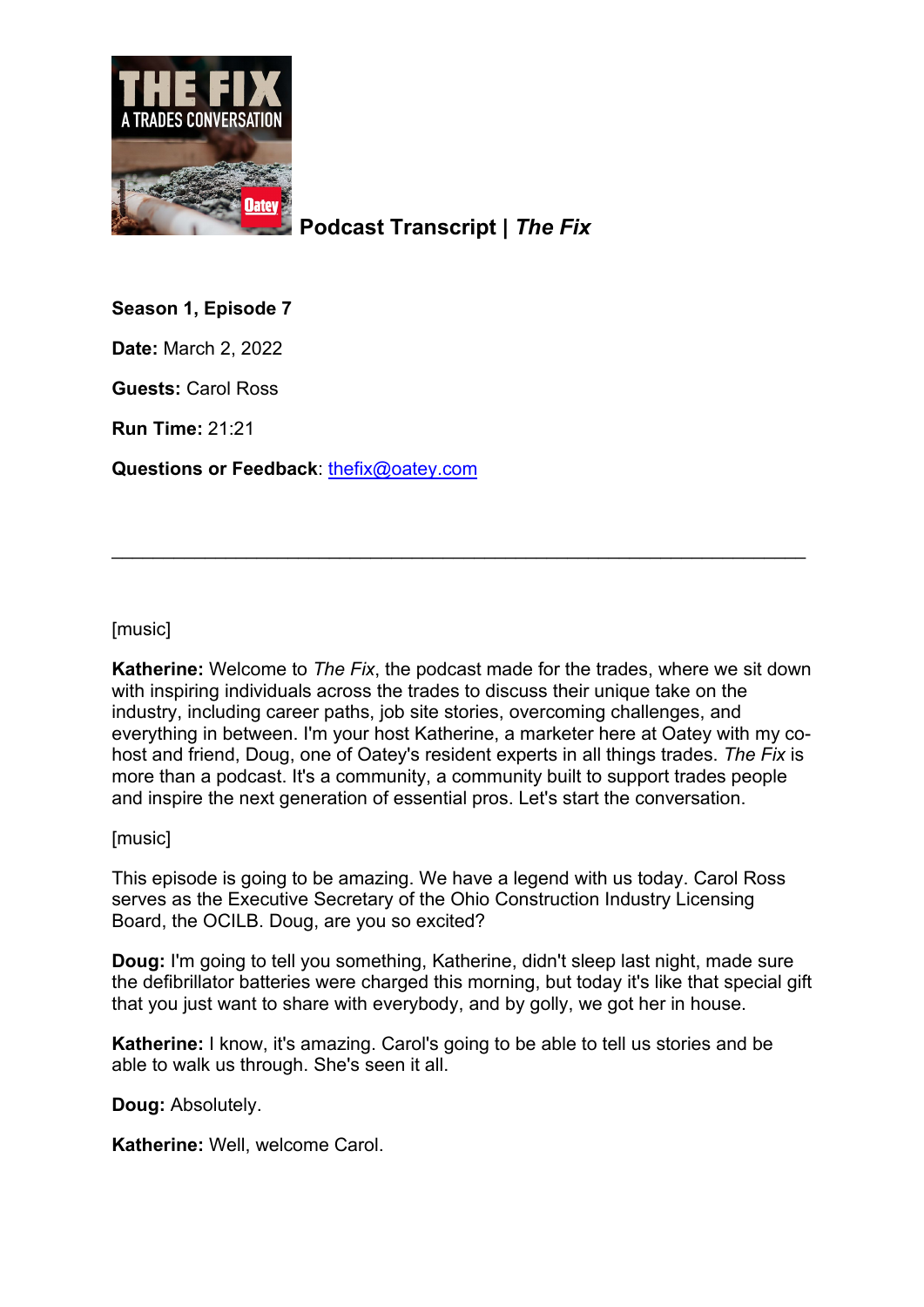**Carol:** Thank you. It's a pleasure being here.

**Katherine:** That's great. We are so excited that you're here. Wanted to start off. If you could give us, please, a brief overview of the OCILB, and the important role the organization plays, particularly in keeping the industry safe.

**Carol:** The Ohio Construction Industry Licensing Board also known as OCILB, we license the five specialty trades, which are electrical, plumbing, hydronics, HVAC, and refrigeration for commercial buildings, all of the local building departments, still regulate residential. Although our licensing law says to those building departments, "You shall require this license before you issue a commercial permit," and then it goes on and says, "You may require this license for your residential."

Many of them have chosen to do that. They say it's a win-win for us because the state is already set up to screen these people, test them, make sure they take continuing education, make sure they carry liability insurance, we'll get good residential contractors in our area. Our trades were chosen to be the regulated trades many, many years ago because our trades are the ones that can blow up, burn down, or flood a building. They kill people.

**Katherine:** Yes. It's really important that there is that type of regulation that oversees because it is providing that safe haven for all of us.

**Carol:** Yes.

**Katherine:** Absolutely. Doug, did you ever participate or do anything with the OCILB throughout your tenure as a plumber?

**Doug:** I'll be honest with you, it's a continuous involvement in that relationship. We're constantly reaching out to the state, we're getting updates, we're getting the right information we need, we're getting input on the bills, what's important about those bills, what might affect us. It's just basically a lifetime relationship, and we rely on them so much to do what they do well. I'll be honest with you, here in the state of Ohio, our board does very well.

**Katherine:** That's because of, I think, a lot of the tenure that Carol and her team have put into place. Walk us through a little bit the key steps in the Ohio licensing process. What does that look like?

**Carol:** When a contractor wants to obtain our license, they have to apply to the board. They had to have worked under a licensed contractor and they have to show five years experience. The reason they had to work under a licensed contractor for the last five years is because they have to show one permit that they worked under, one for each of the last five years. They can't pull permits. An unlicensed contractor can't pull permits. They had to have worked under a licensed contractor for the last five years, show one permit for each of the last five years, and then show 1W-2, not a 1099. Our licensing law says you must be employed by the contractor.

**Katherine:** That's a good thing to point out.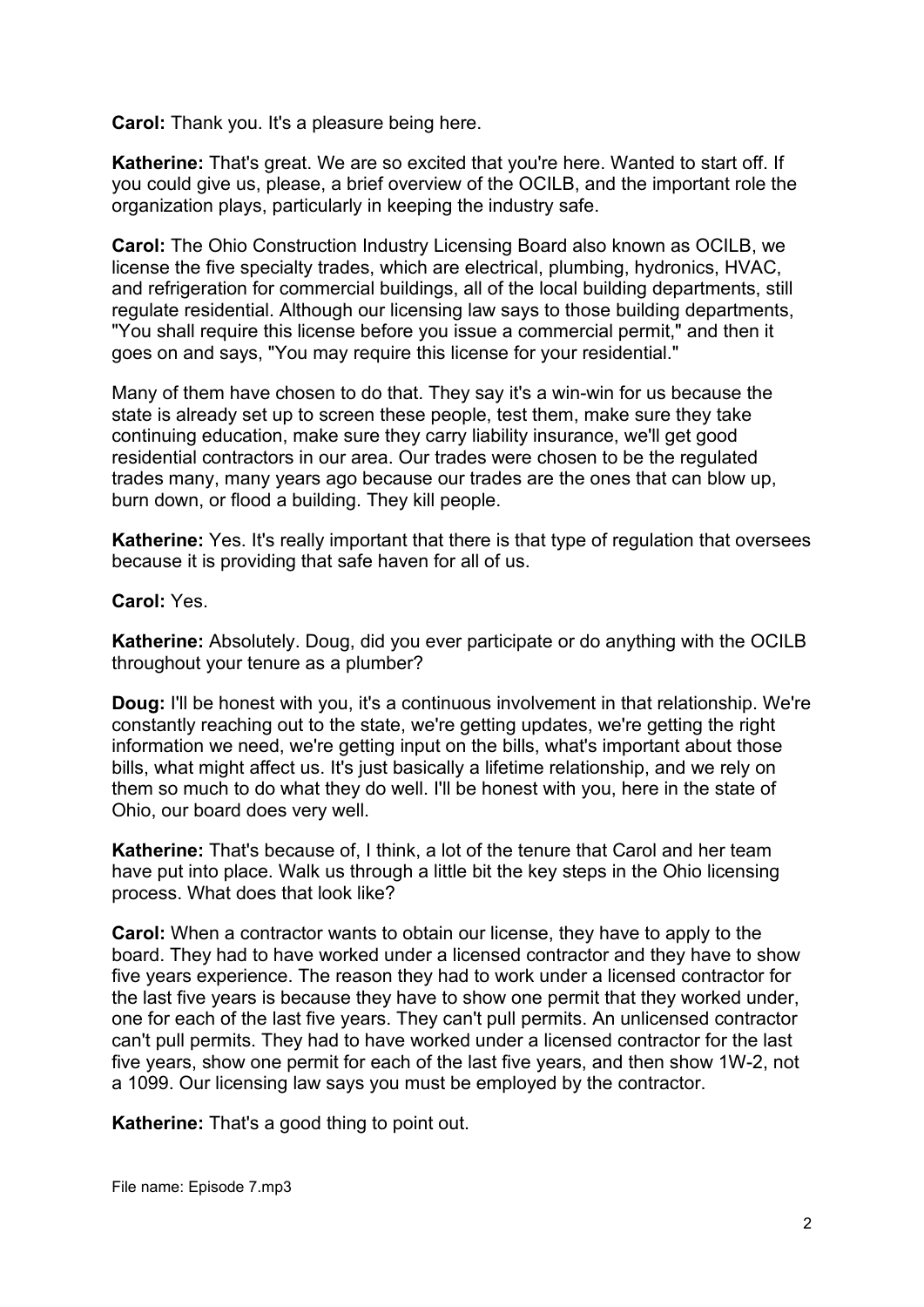**Carol:** You have to show 1W-2 for each of the last five years to prove that you've been employed with a W2 with that licensed contractor. You need five permits, five  $W2s$ 

**Katherine:** That's great. Can you talk to us a little bit about the difference between contractor and master plumber licenses? Many people might not know the difference and it can be tricky because it's not the same in state to state.

**Carol:** Correct. In Ohio, the contractor license is also the master. They are one of the same. If you go to, say, West Virginia or Kentucky, they have a contractor and a master license. In fact, we have reciprocity with six states and we have more reciprocity than any other state than I'm aware of. We have reciprocity with Kentucky and West Virginia. Our agreement says that when their contractors want to obtain the Ohio license, they must have the contractor and the master license. Then their two licenses equals our one.

**Katherine:** That makes sense. What are the states in which have reciprocity with Ohio? I know you said Kentucky and West Virginia. What are the other ones?

**Carol:** North Carolina, South Carolina, Louisiana, and Tennessee.

**Katherine:** That's great. It gives people the ability, if they need to, go into those other states to work on a job.

**Carol:** Yes. Reciprocity means that you just show them your license, you fill out their application, pay their fee, but you do not have to test.

**Katherine:** That's great. What is the value of obtaining and maintaining a contractor license? How can this advance in individual's career?

**Carol:** As I stated earlier, we are a commercial license. When you get into the commercial buildings, well, the residential homeowners also, but mostly the commercial buildings, they're looking for licensed people to perform the work for them, because they know that licensed person went through a very rigorous test. They know they go through the continuing education. Above all, they know they carry liability insurance. You don't know those things about an unlicensed contractor. The license makes their business more valuable.

**Katherine:** For sure. I bet you probably saw that too, Doug, licensed versus nonlicensed contractors.

**Doug:** Oh, I tell you, it was such a struggle for years because we would get a lot of unlicensed contractors who would compete against us in the industry as far as bidding out jobs. What they were able to do was they were able to underbid us because they never really fulfilled all the right commitments that are required by the state that you're working in, and it was always a struggle. I'm really happy to see that we keep getting closer and closer to having this statewide, you got to be licensed or you better not be on the road deal.

**Katherine:** That's part of the new bill that's right now moving forward, is that correct?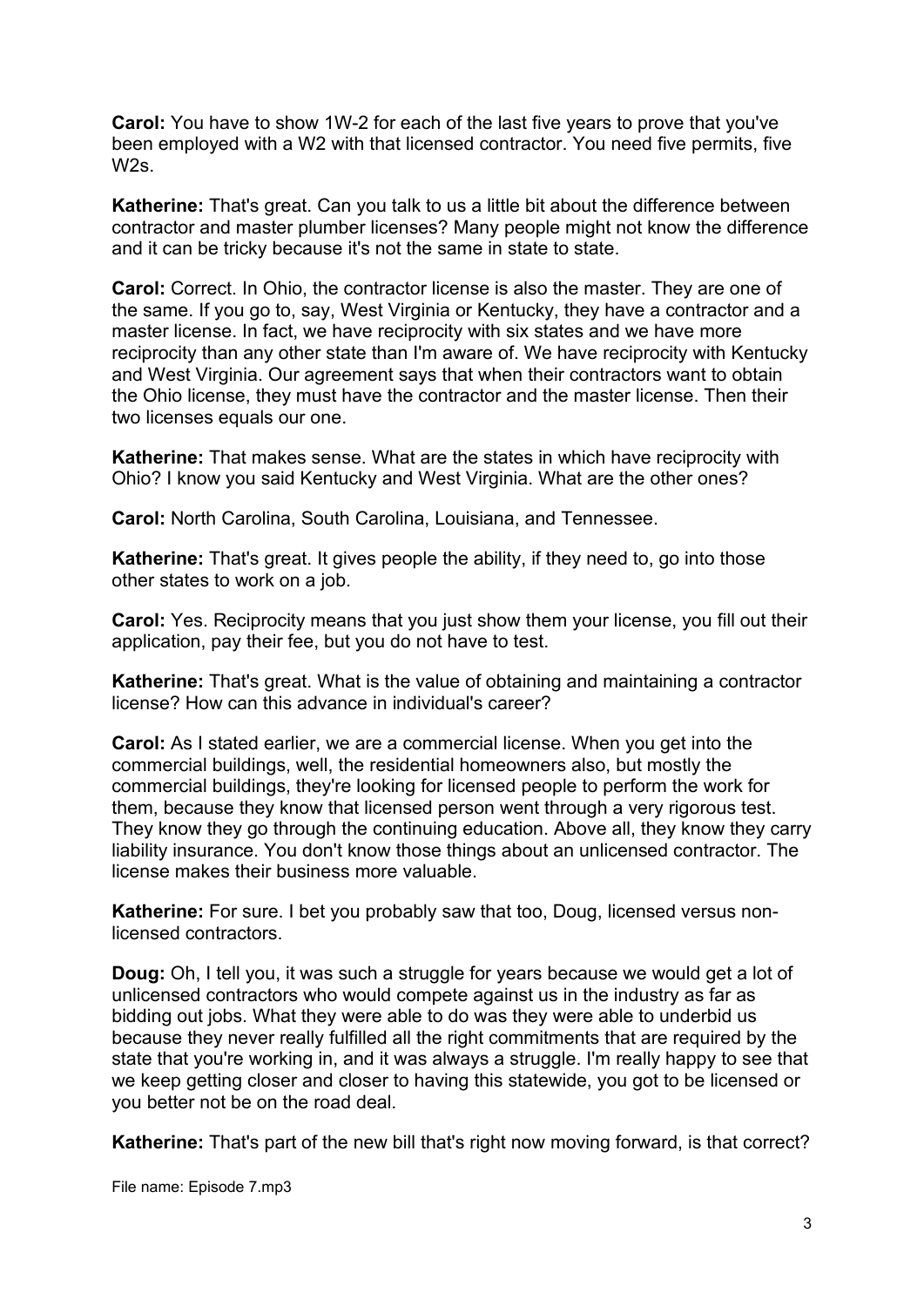**Carol:** Yes. The PHCC and ACA is behind. It's the residential bill. Right now people will call me and they'll say-- Because our licensing law also says that you have to advertise your number on your vehicles on letterhead business cards, just to show the inspectors, the public, everybody that you're licensed. It's just really hard separating the residential from the commercial, because I'll get a call that says, "Yes, I'm sitting at this red light, there's a van beside me that says Joe's heating and cooling and there's no license number on it." I have to say, "Do they say commercial on their van?" If they don't say the word commercial, then I have to assume they're residential, which I don't regulate.

**Katherine:** Good point. Were there any misconceptions or barriers that the OCLIB must combat to garner license, like paying dues or completing CEUs that you could elaborate on?

**Carol:** First of all, it only costs \$25 to apply.

**Katherine:** I think we can all do \$25, right? I laughs 1

**Carol:** Yes, and \$25 for us to issue your first license. Then it's \$60 a year to maintain it. A lot of the states and some of them that we reciprocate with, their yearly renewal fee is \$200 and \$300, but ours is \$60. The continuing education is eight hours. We really don't have a problem with either one of those, our contractors do not have a problem with either one of those.

**Katherine:** It's a great continuing education, which we know as a manufacturer, we're coming up with new ideas and new technology all the time and it's a great way for plumbers to really continue to stay up on all the things that are happening is to taking their CEU courses.

**Doug:** Yes. Absolutely.

**Carol:** Most of our contractors enjoy the continuing education classes. They do. There are some that don't, but most of them enjoy it and they do enjoy the technology.

**Katherine:** Sure, absolutely. Ohio has reciprocity with probably the most states and Ohio has one of the lowest rates for contractors. What a win-win situation for a plumber who's in the state of Ohio.

**Doug:** Yes. A lot of guys used to try to shy away from the licensing because they got nervous about the testing, because it's divided up into three areas. Most plumbers, they're going to know the code, because we work with it every day, but then they had a small section on the business and the law. Carol, is that still accurate today? Do they have the three parts?

## **Carol:** Yes.

**Doug:** Okay. From what I understand is, there's a lot of facilities that will offer the training before you go to take that test so that they'll make you familiar with those two sections.

File name: Episode 7.mp3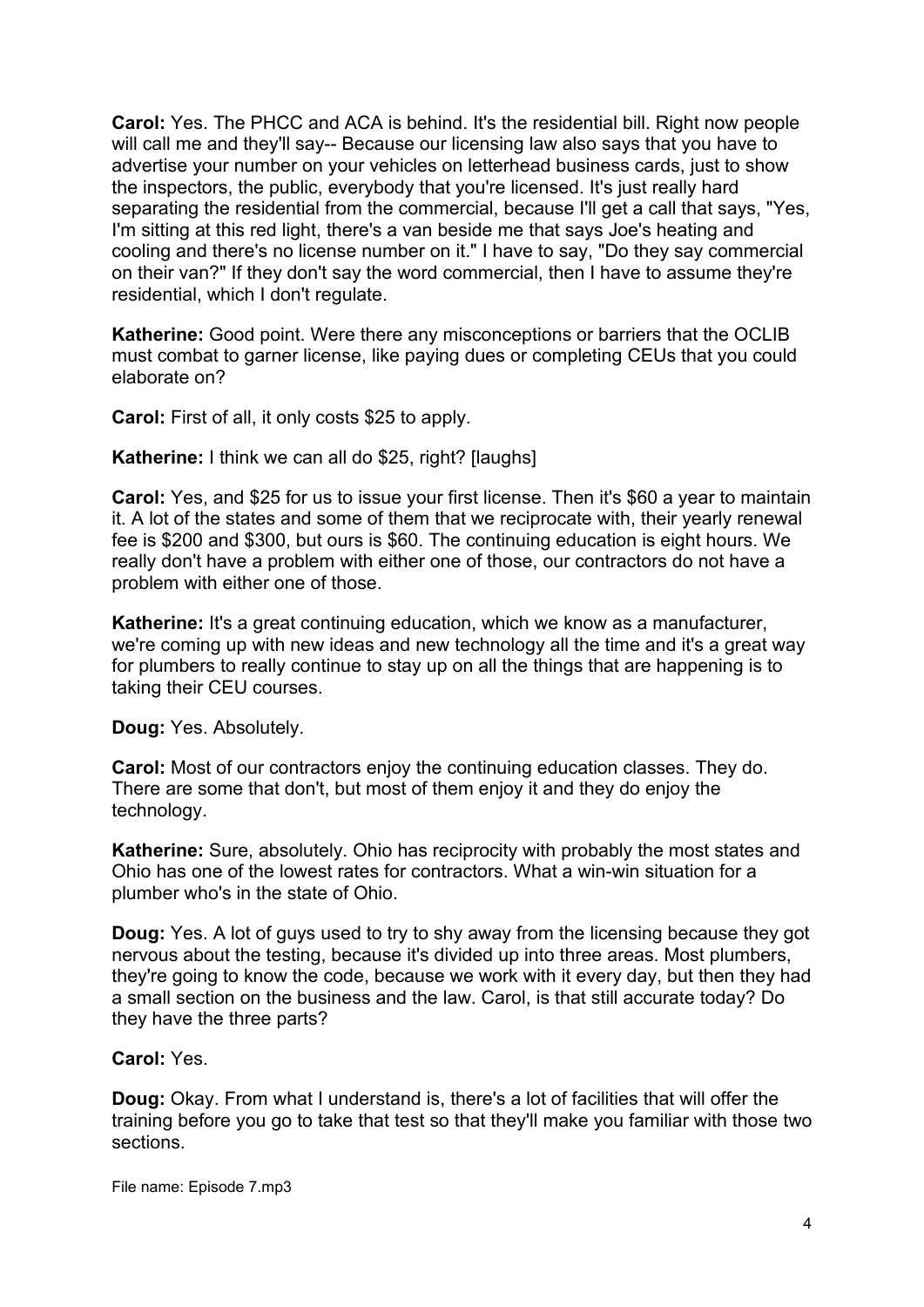**Carol:** There are. My board does not endorse these types of people. My board says, "Here's the books, you need to study the books," but there are people out there that they say they prepare you to take the test. I know who they are, and I pass that information onto people who are struggling to take the test.

**Katherine:** Not all of us are great test-- Oh, gosh.

## [laughter]

**Katherine:** Not all of us are good at taking tests. I was one of them. For me, even though I would love to do some at trades, it's hard sometimes. It gets you out of your norm of what you're used to doing. I'm glad to hear that there's options, even though not endorsed, but there's options out there for those who really want to complete that license, but maybe a little bit challenged to be able to get it. What additional challenges did you face due to COVID? How's COVID really changed how you've worked in the scenarios with CEUs and with your contractors?

**Carol:** It has been a challenge. I can tell you it's been a challenge. There was a law passed in the beginning of 2020. It said, from March until December of 2020, we had to issue licenses. Everybody had to issue licenses, whether you were a realtor, a cosmetologist, a barber, a contractor, everybody. This law said, "If you issue a license, you must issue that license even though they don't have their continuing ed." As long as they paid their renewal fee and submitted their renewal application and paid their \$60 renewal fee, we had to issue the license. The hours were not given. They still had to be made up, and that's been the misconception.

## **Katherine:** Oh, I see.

**Carol:** Then to make matters worse, our computer is wonderful and it counts all of the hours. When the contractor has his eight hours, the computer knows, and his fee is there and his liability insurance and his renewal form. When everything's there, the computer just knows to issue him a license. We don't have to do that by hand. Our computer didn't know about the pandemic.

## [laughter]

**Carol:** The problem has been, our contractors, a lot of them will take their 2021 hours, but they still didn't have their 2020 hours.

**Katherine:** Got it. They didn't know they had to make another eight hours in 2021.

**Carol:** Right. We sent notices out. When we sent their licenses out, we said, "You do not have your continuing education. You need to make this up, but you have until the end of December." Then the law was extended until July 1st of 2021. It's been a process. We have about 18,000 contractors in all five trades. We have to look at every one of them by hand now and not trust the computer because the computer still does not know about the pandemic.

When they renew for '21, we have to go back and look at every one of them because they had a license last year, but did they take their continuing ed? We have to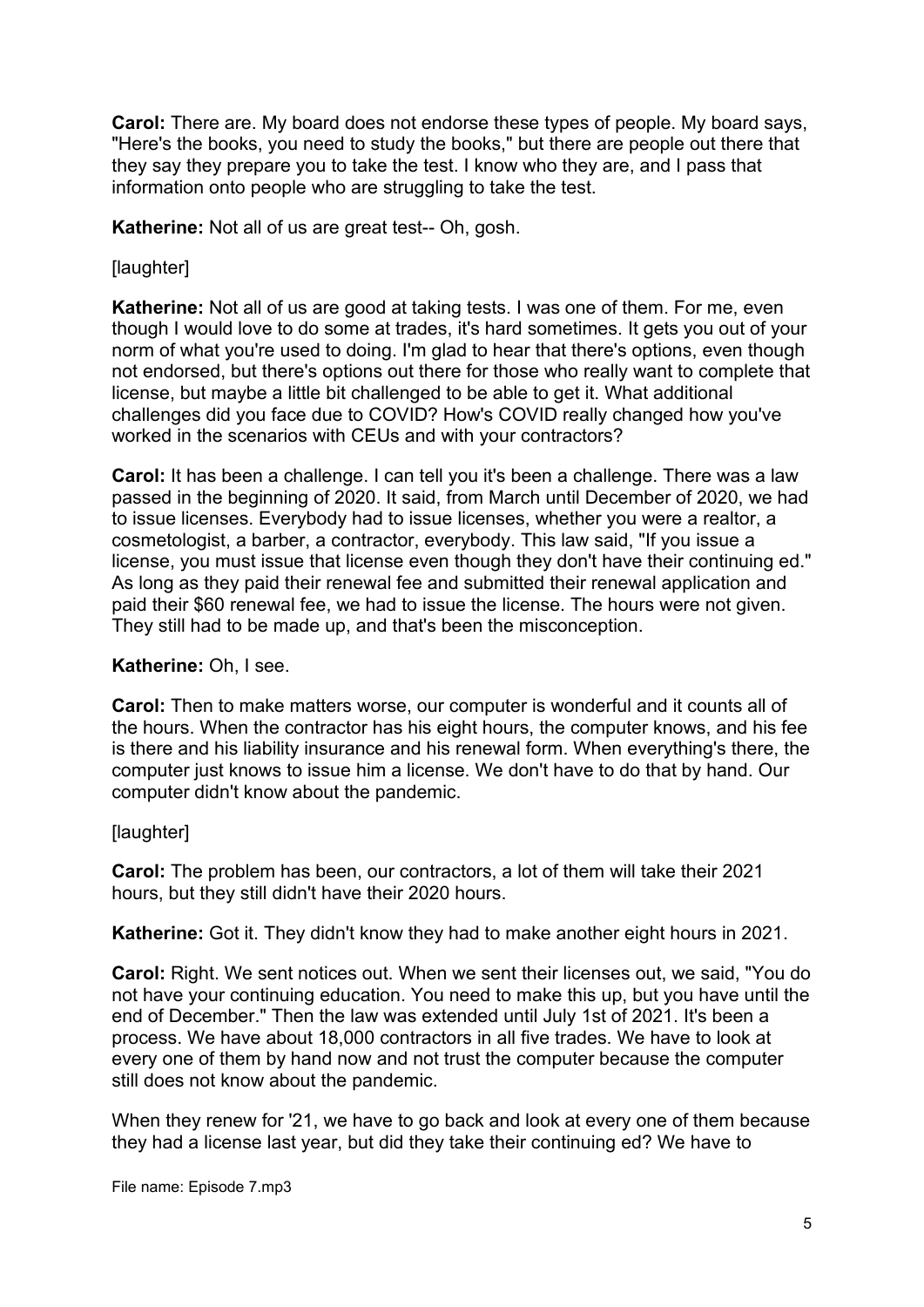physically look at every one of them. I'm hoping by the end of this year, the end of December, 1st of January, we will have worked through all of that.

**Katherine:** Oh, my gosh. That's quite the hurdle. [laughs]

**Carol:** It has been.

**Katherine:** You've been in industry for a long time and you have seen the industry evolve a lot over the years. What are some of the most rewarding parts of your tenure being in the industry? That's a big question, isn't it?

[laughter]

**Carol:** The thing I like about this, the most rewarding thing is helping our contractors. Helping them through the system to get approved, guiding them, not really helping them, but guiding them through the system, and then guiding them through taking the test, and just being unable to listen to them. They call me for their words of encouragement and I love doing that.

**Katherine:** You shared with us a really special moment. Can you tell our listeners about one of the things that you just did with a contractor who was trying to get his license?

**Carol:** This happened just recently. I had a contractor from Cincinnati, Dan. He owned his own business and he mostly did residential, but he needed the commercial license to expand his business. Plus, a lot of the building departments now are requiring our license for their residential too. He really needed the license to make his business grow.

He first contacted me to see what he had to do. I told him about working. Of course, he didn't work under a licensed contractor because he owned his own company, but he had been pulling residential permits, and my board will accept residential permits, even though we're a commercial license. He had the permits, he didn't have any W-2s, he owns his own business, but he had a Schedule C. That's fine. Then had the things that he needed to apply. He applied, he was approved.

Then he wanted to know where he could go to prepare to take the test and I gave him some ideas of people who prepared you to take the test. He did that for a couple months and then he was ready to take the test. He took it, he failed by one question.

**Katherine:** Oh, my gosh, Dan, I feel you.

**Carol:** He calls me again for words of encouragement, and then he took the test again. He passed it, I framed his license, I drove two hours and hand-delivered his first license to him.

**Katherine:** How fun.

**Doug:** Dan and I are best friends forever.

[laughter]

File name: Episode 7.mp3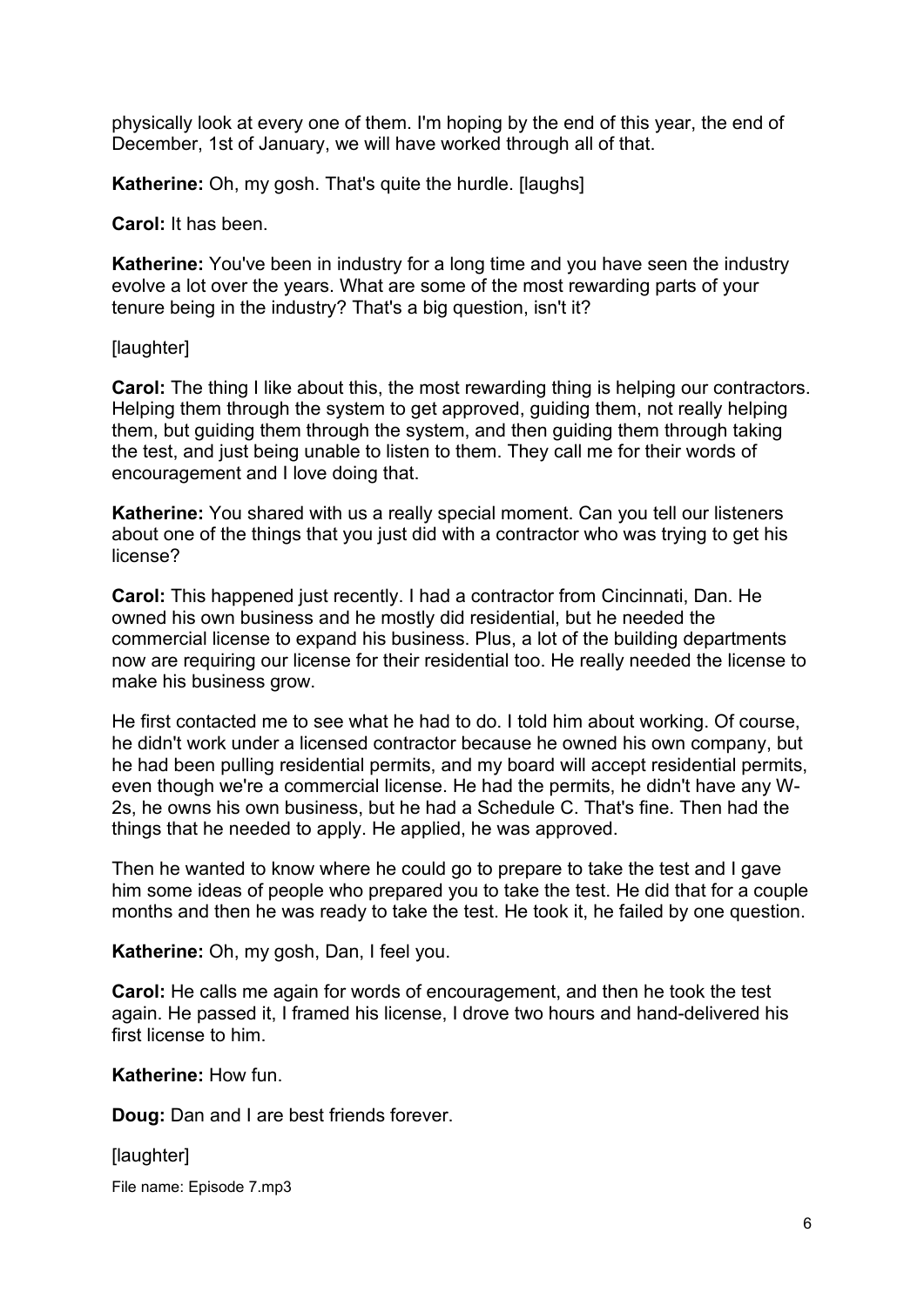**Carol:** I had never met him prior to this.

**Katherine:** Did you surprise him or did he know you were coming?

**Carol:** I kept telling him, "Dan, if you ever pass this test, I'm going to hand-deliver that license to you."

**Katherine:** You lived to your word.

**Carol:** He called me one Saturday morning after he had taken the test a second time, and he said, "Carol, are you ready for a road trip?"

[laughter]

**Carol:** I hand-delivered it and that was special.

**Doug:** That's fantastic.

**Katherine:** That is so cool. That makes it so worth it, doesn't it? What would you say to someone who is considering getting into the trades, that if they're at that point where, "I don't know if this is where I want to be," through what you've seen and the experience you've had with contractors, what would you say to someone who's like, "Carol, should I get in the trades? Is it a good option for me?"

**Carol:** I encourage young people whenever I get the chance. I always encourage young people, give it a try if you like working with your hands. The trades are not for everyone, but if you like working with your hands, it's-- I know people who have apprentices and journeymen, and I know a journeyman starts out at \$47 an hour. I'm not knocking college, but I know college graduates that don't make that money and they have a lot of debt, student loan. Most of the contractors will pay for your schooling. It's just a great thing to get into and it's a wonderful way to feed your family. It's an industry to be proud of.

**Katherine:** We talked about a little bit on this show, it's recession proof, it's pandemic proof?

**Carol:** Yes.

**Katherine:** I don't know what else you can throw at it, but it's proof. It can't go anywhere, and it is a trade that you always need.

**Carol:** We will always need plumbing, we will always need electrical, we will always need heating. It's a job for life and it's fun.

**Katherine:** For sure. Anything you want to leave with us as we close out today that you want to make sure that our listeners here can be those who are, I think like we just said, thinking about getting into trades, those who maybe are listeners that have been in the trades for a long time and want to learn a little bit more about Ohio licensing or the process, or anything you want us to highlight or mention today?